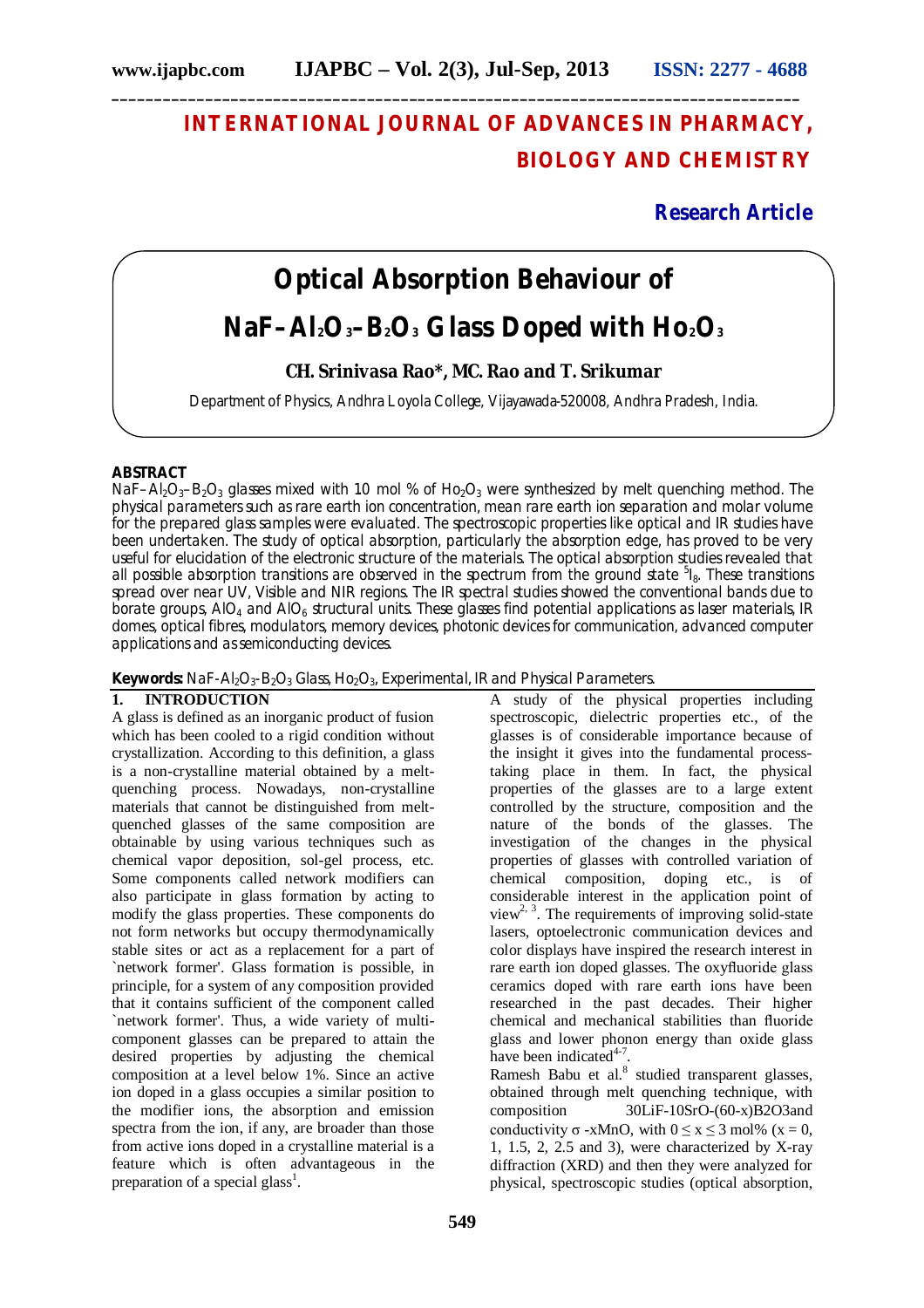**\_\_\_\_\_\_\_\_\_\_\_\_\_\_\_\_\_\_\_\_\_\_\_\_\_\_\_\_\_\_\_\_\_\_\_\_\_\_\_\_\_\_\_\_\_\_\_\_\_\_\_\_\_\_\_\_\_\_\_\_\_\_\_\_\_\_\_\_\_\_\_\_\_\_\_\_\_\_\_\_\_**

electron spin resonance (ESR) and FTIR) and dielectric properties (dielectric constant ε′, loss tanδ etc.). The results were analyzed and correlated with each other in the light of local environment and oxidation states of manganese ion in the glass network. The increase in the area of optical absorption peak and ESR signal intensity indicate that both  $Mn^{2+}$  and  $Mn^{3+}$  ions exist in octahedral symmetry are increased with increasing MnO dopant in the glass matrix. The semi conducting nature of the glass network is found to increase due to the considerable increase in  $BO<sub>3</sub>$ ,  $MnO<sub>6</sub>$  structural units whenever  $B<sub>2</sub>O<sub>3</sub>$  in the host glass is gradually replaced by MnO.

#### **2. MATERIALS AND METHOD**

For the present study, the chosen composition is (30-x) NaF-10Al<sub>2</sub>O<sub>3</sub>-60B<sub>2</sub>O<sub>3</sub>: xH<sub>O2</sub>O<sub>3</sub> with x = 1.0 mol%.

The details of the compositions are:

Ho<sub>0</sub>: 30 NaF-10Al<sub>2</sub>O<sub>3</sub>- 60B<sub>2</sub>O<sub>3</sub>  $Ho_1$ : 29 NaF-10Al<sub>2</sub>O<sub>3</sub>- 60B<sub>2</sub>O<sub>3</sub>: 1.0 Ho<sub>2</sub>O<sub>3</sub>

Analytical grade reagents of  $H_3BO_3$ , NaF and  $Ho<sub>2</sub>O<sub>3</sub>$  powders in appropriate amounts (all in mol%) were thoroughly mixed in an agate mortar, calcinated at about  $900^{\circ}$ C for 2 h in a platinum crucible and subsequently melted in the temperature range of  $1200$  to  $1250^{\circ}$ C in an automatic temperature microprocessor controlled furnace for about 30 minutes. The resultant bubble free melt was then poured in a pre heated brass mould and annealed at  $300^{\circ}$ C in another furnace. The samples prepared were mechanically ground and optically polished to the dimensions of 1 cm  $\times$ 1 cm  $\times$  0.2 cm. The density of the glasses was determined to an accuracy of  $(± 0.0001)$  by the standard principle of Archimedes' using o–xylene (99.99% pure) as the buoyant liquid. The mass of the samples was measured to an accuracy of 0.1 mg using Ohaus digital balance Model AR2140 for evaluating the density. The optical absorption spectra of the glasses were recorded to a resolution of 0.1 nm at room temperature in the spectral wavelength range covering 250-900 nm using<br>JASCO Model V-670 UV-VIS-NIR UV-VIS-NIR spectrophotometer. The refractive index (n) of the samples was measured (at  $\lambda = 589.3$  nm) using Abbe's refractometer with monobromo naphthalene as the contact layer between the glass and the refractometer prism.

#### **3. RESULTS AND DISCUSSION**

 $B_2O_3$  is a well known network former, participates in the network forming with  $BO_3$  and  $BO_4$ structural units. NaF do act as modifier like any conventional modifiers and create bonding defects. In some of the recent investigations it has also been reported that  $K^+$  and  $Li^+$  ions in floro salt glass matrices experience mixed oxygen-fluorine coordination and do not induce any defects in the glass network.

Some physical parameters useful for characterization KF-Al<sub>2</sub>O<sub>3</sub>-B<sub>2</sub>O<sub>3</sub>: H<sub>O2</sub>O<sub>3</sub> glasses are estimated from the measured value of density (d) and the average molecular weight  $\overline{M}$ , using the following Eqs.

The transition metal ion concentration  $(N_i)$  could be obtained from:

(i) N<sub>i</sub> 
$$
(10^{22} \text{ ions/cm}^3) = N_A M \text{ (mol%) d / } M
$$

From the N<sub>i</sub> values obtained, the polaron radius ( $r_p$ ) ) and inter-ionic distance ( $r_i$ ) of transition metal ions could be evaluated:

(ii) Inter - ionic distance 
$$
r_i (\text{\AA}) = \left[ \frac{1}{N_i} \right]^{1/3}
$$
  
(iii) Polaron radius  $r_p (\text{\AA}) = \frac{1}{2} \left[ \frac{\pi}{6N_i} \right]^{1/3}$ 

The field strength  $(F_i)$  of transition metal ion in the glass matrix is described through the oxidation number  $(z)$  and the ionic radii  $(r<sub>i</sub>)$  of the transition metal ions by:

(iv) Field strength F<sub>i</sub> (cm<sup>-2</sup>) = 
$$
\frac{z}{r_i^2}
$$

From the measured values of the density and average molecular weight M of the samples, various other physical parameters such as rare earth ion concentration Ni, mean rare earth ion separation  $R_i$  and molar volume for all the glass samples were evaluated and presented in Table. samples were evaluated and presented in The study of optical absorption, particularly the absorption edge, has proved to be very useful for elucidation of the electronic structure of the materials. The absorption coefficient  $\alpha(v)$  is related to transmitted intensity , incident intensity and the thickness of the sample (t) as<sup>9</sup>

$$
\alpha(v) = (1/t) \ln (I_i/I_t)
$$

Optical band gap energy is an important parameter which reflects the optical behavior of a sample in terms of its transparency towards electromagnetic radiations. The optical band gap energy  $(E_{\alpha})$  is related to the absorption coefficient  $\alpha$ (v) as

$$
\alpha h v = B(hv-E_g)^r
$$

In this equation  $v$  is the frequency of incident radiation and B is a constant named as band tailing parameter. The value of the index r suggests the nature of transitions taking place in the sample. For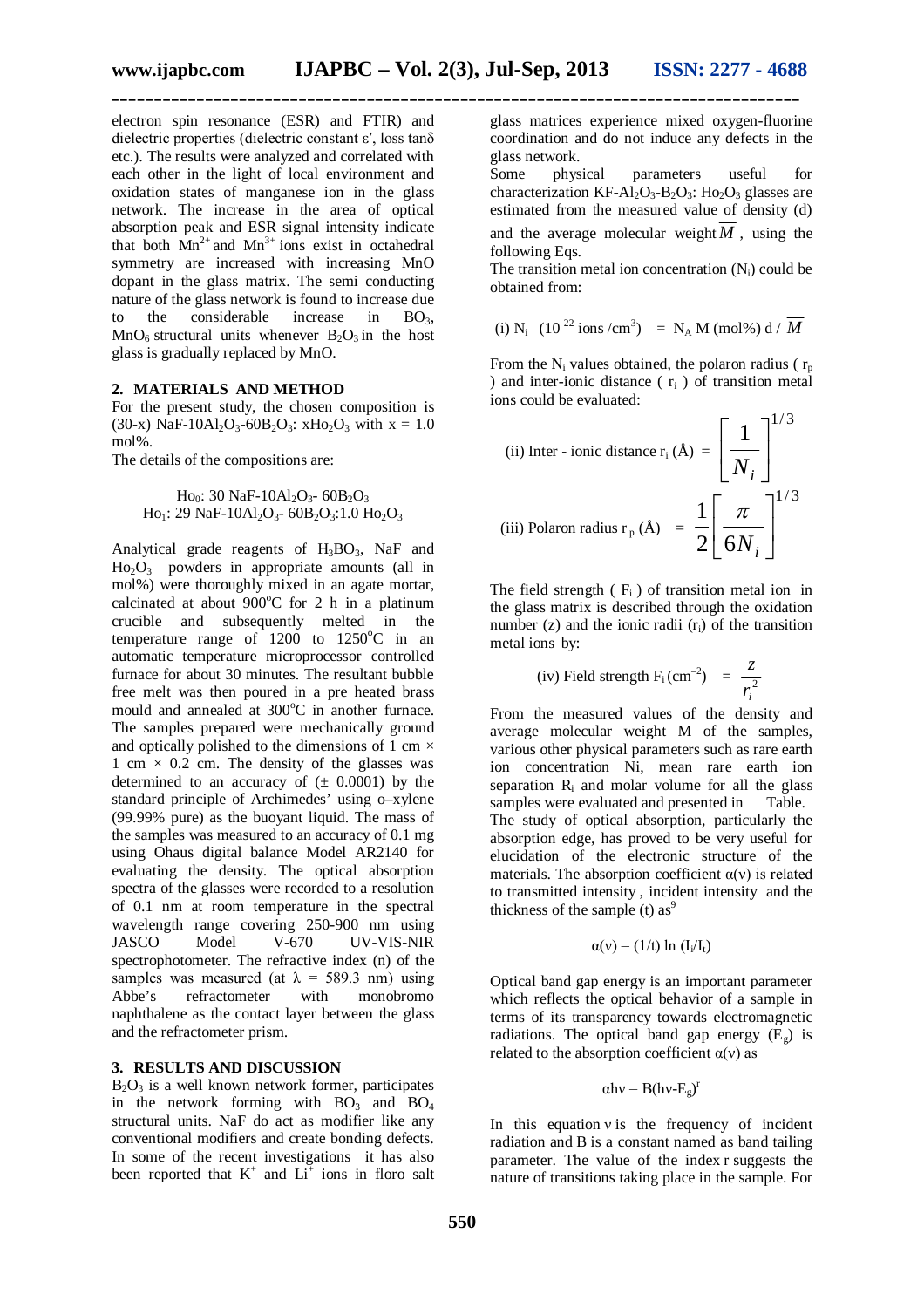**\_\_\_\_\_\_\_\_\_\_\_\_\_\_\_\_\_\_\_\_\_\_\_\_\_\_\_\_\_\_\_\_\_\_\_\_\_\_\_\_\_\_\_\_\_\_\_\_\_\_\_\_\_\_\_\_\_\_\_\_\_\_\_\_\_\_\_\_\_\_\_\_\_\_\_\_\_\_\_\_\_**

indirect allowed and forbidden transitions r equals 2 and 3, respectively, and for direct allowed and forbidden transitions r equals 1/2 and 2/3, respectively<sup>9</sup>.

The study of optical absorption, particularly the absorption edge, has proved to be very useful for elucidation of the electronic structure of the materials. It is possible to determine whether the optically induced transition is direct or indirect and allowed or forbidden by analysis of the absorption edge. The optical absorbance of glass system has been studied in the vicinity of the fundamental absorption edge. The optical absorption spectra of  $NaF-Al_2O_3-B_2O_3$  pure glass recorded at room temperature in the wavelength region 300-2000 nm exhibited no absorption bands (Fig. 1).

From the observed absorption edges, we have evaluated the optical band gaps  $(E_g)$  of these glasses by drawing Tauc plot between ( $\Box$   $\hbar$   $\Box$ )<sup>1/2</sup> and  $\hbar \Box$  as per the equation:

$$
\Box(\Box) \hbar \Box = C (\hbar \Box - E_g)^2
$$

Fig. 2 represents the Tau plot of this glass in which a considerable part of each curve is observed to be linear. From the extrapolation of the linear portion of these curves, the values of optical band gap  $(E_g)$ obtained for NaF-Al<sub>2</sub>O<sub>3</sub>-B<sub>2</sub>O<sub>2</sub> glass is presented in Table.

The optical absorption spectra of NaF- $Al_2O_3-B_2O_3$ glass doped with 1.0 mol% of  $Ho_2O_3$  is recorded at room temperature in the wavelength region 300- 2000 nm exhibited all from the ground state  $5I_8$ (Fig. 3 & Fig. 4); these levels are assigned to the following appropriate electronic transition $10$ :

 ${}^{5}I_{8} \rightarrow {}^{5}G_{2}$ ,  ${}^{3}K_{6}$ ,  ${}^{3}H_{6}$ ,  ${}^{5}G_{4}$ ,  ${}^{3}K_{7}$ , (near UV region)  ${}^{5}I_{8}$   $\rightarrow$   ${}^{5}G_{5}$ ,  ${}^{3}G_{5}$ ,  ${}^{5}G_{6}$ ,  ${}^{3}K_{8}$ ,  ${}^{5}F_{2}$ ,  ${}^{5}F_{3}$ ,  ${}^{5}F_{4}$ ,  ${}^{5}F_{5}$  (in the Visible region)  ${}^{5}I_{8} \rightarrow {}^{5}I_{5}$ ,  ${}^{5}I_{6}$ ,  ${}^{5}I_{7}$  ( in the NIR region)

**4. CONCLUSIONS**

 $NaF-Al<sub>2</sub>O<sub>3</sub>-B<sub>2</sub>O<sub>3</sub>$  pure glass and  $NaF-Al<sub>2</sub>O<sub>3</sub>-B<sub>2</sub>O<sub>3</sub>$ glass doped with 1.0 mol% of  $Ho_2O_3$  systems are prepared by melt quenching method. The systematic studies like physical parameters evaluation and optical absorption behavior of NaF- $Al_2O_3-B_2O_3$  pure glass and  $NaF-Al_2O_3-B_2O_3$  glass doped with 1.0 mol% of  $Ho_2O_3$  systems have been carried out. The optical absorption spectra of NaF-Al2O3-B2O3 pure glass recorded at room temperature in the wavelength region 300-2000 nm exhibited no absorption bands. From the observed absorption edges, we have evaluated the optical band gap. The optical absorption spectra of NaF- $A<sub>1</sub>$ ,  $O<sub>3</sub>$ - $B<sub>2</sub>O<sub>3</sub>$  glass doped with 1.0 mol% of Ho<sub>2</sub>O<sub>3</sub> is recorded at room temperature in the wavelength region 300-2000 nm exhibited all from the ground state  ${}^{5}I_8$ ; these levels are assigned to the appropriate electronic transition.

**Table: Physical parameters of NaF - Al2O<sup>3</sup> -B2O<sup>3</sup> glasses doped with Ho2O<sup>3</sup>**

| Glass              | <b>Density</b><br>$\left($ g/cm <sup>3</sup> | <b>Refractive</b><br>Index<br>$(n_d)$ | <b>Dopant</b><br>ion concentration<br>$(10^{21}$<br>$\sim$ ions/cm <sup>3</sup> ) | <b>Ionic radius</b><br>(A) | <b>Polaron radius</b><br>(A | <b>Mol.vol</b><br>(cm <sup>3</sup> /mol) |
|--------------------|----------------------------------------------|---------------------------------------|-----------------------------------------------------------------------------------|----------------------------|-----------------------------|------------------------------------------|
| NaAl <sub>10</sub> | 2.392                                        | 1.464                                 | ---                                                                               | ---                        | ---                         | 26.99                                    |
| $NaHAl_{10}$       | 2.437                                        | .463                                  | 2.26                                                                              | 7.62                       | 3.07                        | 27.938                                   |



**Fig. 1: Optical absorption spectrum of NaF-Al<sub>2</sub>O<sub>3</sub>-B<sub>2</sub>O<sub>3</sub> glass system recorded at room temperature**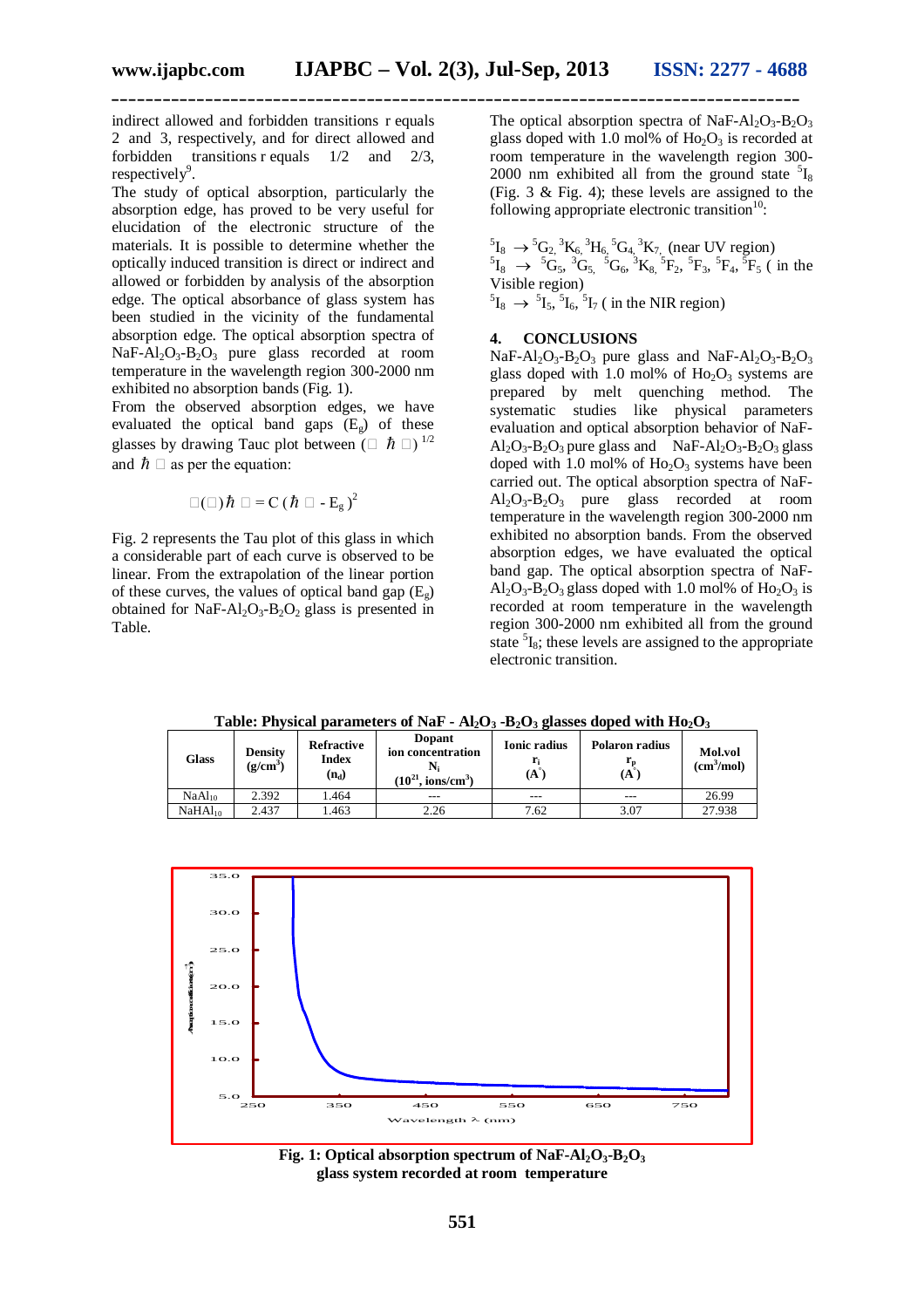

**\_\_\_\_\_\_\_\_\_\_\_\_\_\_\_\_\_\_\_\_\_\_\_\_\_\_\_\_\_\_\_\_\_\_\_\_\_\_\_\_\_\_\_\_\_\_\_\_\_\_\_\_\_\_\_\_\_\_\_\_\_\_\_\_\_\_\_\_\_\_\_\_\_\_\_\_\_\_\_\_\_**

**Fig. 2: Urbach plot for evaluating the optical band gap**  of  $\overrightarrow{NaF-Al_2O_3}$ **·B**<sub>2</sub> $\overrightarrow{O_3}$  **glass system** 



**Fig. 3: Optical absorption spectrum of NaF-Al2O3-B2O<sup>3</sup> glass system doped with 1.0 mol % of Ho2O<sup>3</sup> recorded at room temperature**